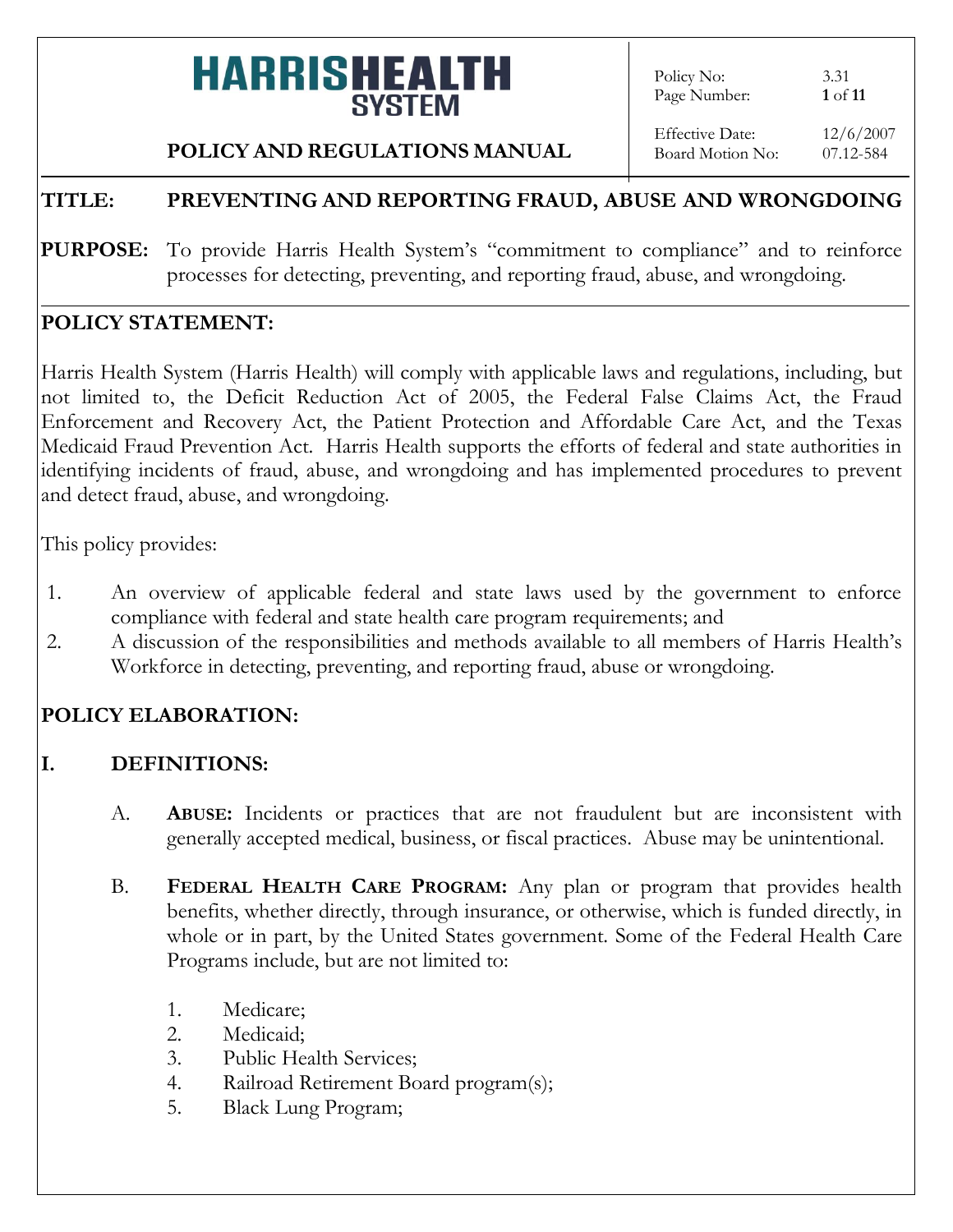Policy No: 3.31<br>Page Number: 2 of 11 Page Number:

### **POLICY AND REGULATIONS MANUAL**

- 6. TRICARE/Civilian Health and Medical Program of the Uniformed Services (CHAMPUS)/Department of Defense health care programs;
- 7. Veterans Administration programs; and
- 8. Certain state healthcare programs.
- C. **FRAUD:** Any act characterized by deceit, concealment, or violation of trust; an intentional, knowing, or reckless misstatement of fact that is believed, acted upon, and results in harm. Fraud can include, but is not limited to:
	- 1. Violations of Federal or State False Claims Act laws;
	- 2. Theft of time;
	- 3. Diversion of revenue;
	- 4. Charging Harris Health for expenses or capital items without authorization;
	- 5. Misstatement of financial accounts;
	- 6. Theft or misappropriation of Harris Health assets; or
	- 7. Unreported conflicts of interest.
- D. **WHISTLEBLOWER PROTECTION:** Those provisions of federal and state law that prohibit retaliatory action for reporting violations of law.
- E. **WORKFORCE:** Harris Health Board of Managers, employees, medical staff, trainees, contractors, volunteers, and vendors.
- F. **WRONGDOING:** Any action that fails to conform to Harris Health's Code of Conduct; applicable federal and state laws, rules and regulations; and Harris Health policies and procedures.

### **II. BACKGROUND:**

- A. Harris Health has a Corporate Compliance Program (Compliance Program) to promote adherence to applicable federal and state laws and the program requirements of federal, state, and private health plans.
- B. The federal government and the State of Texas have enacted criminal, civil, and administrative laws that prohibit the submission of false or fraudulent claims and the making of false statements to federal and state governments. These laws contain various criminal, civil, and administrative penalties and provide governmental authorities with broad authority to investigate allegations of Fraud, Abuse, and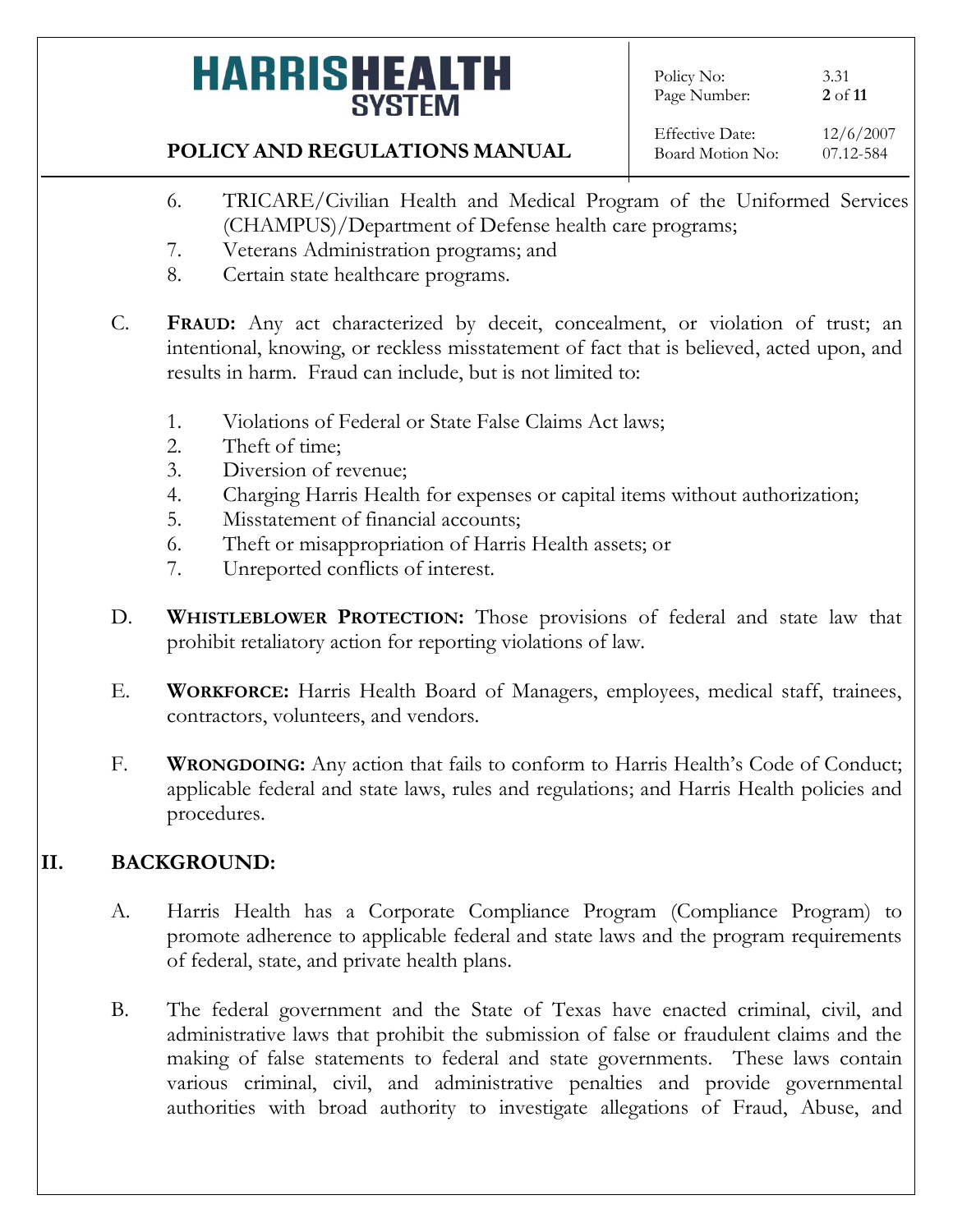### **POLICY AND REGULATIONS MANUAL**

Wrongdoing and to enforce compliance with federal and state health care program requirements.

- C. Section 6032 of the Deficit Reduction Act of 2005 (DRA) requires that any entity receiving or making annual Medicaid payments exceeding five million dollars (\$5,000,000) establish and disseminate to all of its employees (including management) and contractors written policies that set forth the entity's policies and procedures for preventing and detecting Fraud, Abuse, and Wrongdoing in Federal Health Care Programs and that describe the federal and state false claims laws.
- D. The Federal False Claims Act (FCA) imposes liability on any person who submits a claim to the federal government that he or she knows (or should know) is false.
	- 1. The FCA provides that anyone who:
		- a. Knowingly presents, or causes to be presented, a false or fraudulent claim for payment or approval;
		- b. Knowingly makes, uses, or causes to be made or used, a false record or statement material to a false or fraudulent claim;
		- c. Conspires to commit a violation of the FCA;
		- d. Has possession, custody, or control of property or money used, or to be used, by the government and knowingly delivers, or causes to be delivered, less than all of that money or property; or
		- e. Knowingly makes, uses, or causes to be made or used, a false record or statement material to an obligation to pay or transmit money or property to the government, or knowingly conceals or knowingly and improperly avoids or decreases an obligation to pay or transmit money or property to the government is liable to the federal government for a civil penalty of not less than five thousand dollars **(\$5,000)** and not more than ten thousand dollars **(\$10,000),** as adjusted by the Federal Civil Penalties Inflation Adjustment Act of 1990, **<sup>p</sup>lus 3 times the amount of damages,** which the government sustains.
	- 2. "Knowingly" in the context of the FCA means:
		- a. Actual knowledge of the information;
		- b. Deliberate ignorance of whether the claim or statement is true or false; or
		- c. Reckless disregard for whether the claim or statement is true or false.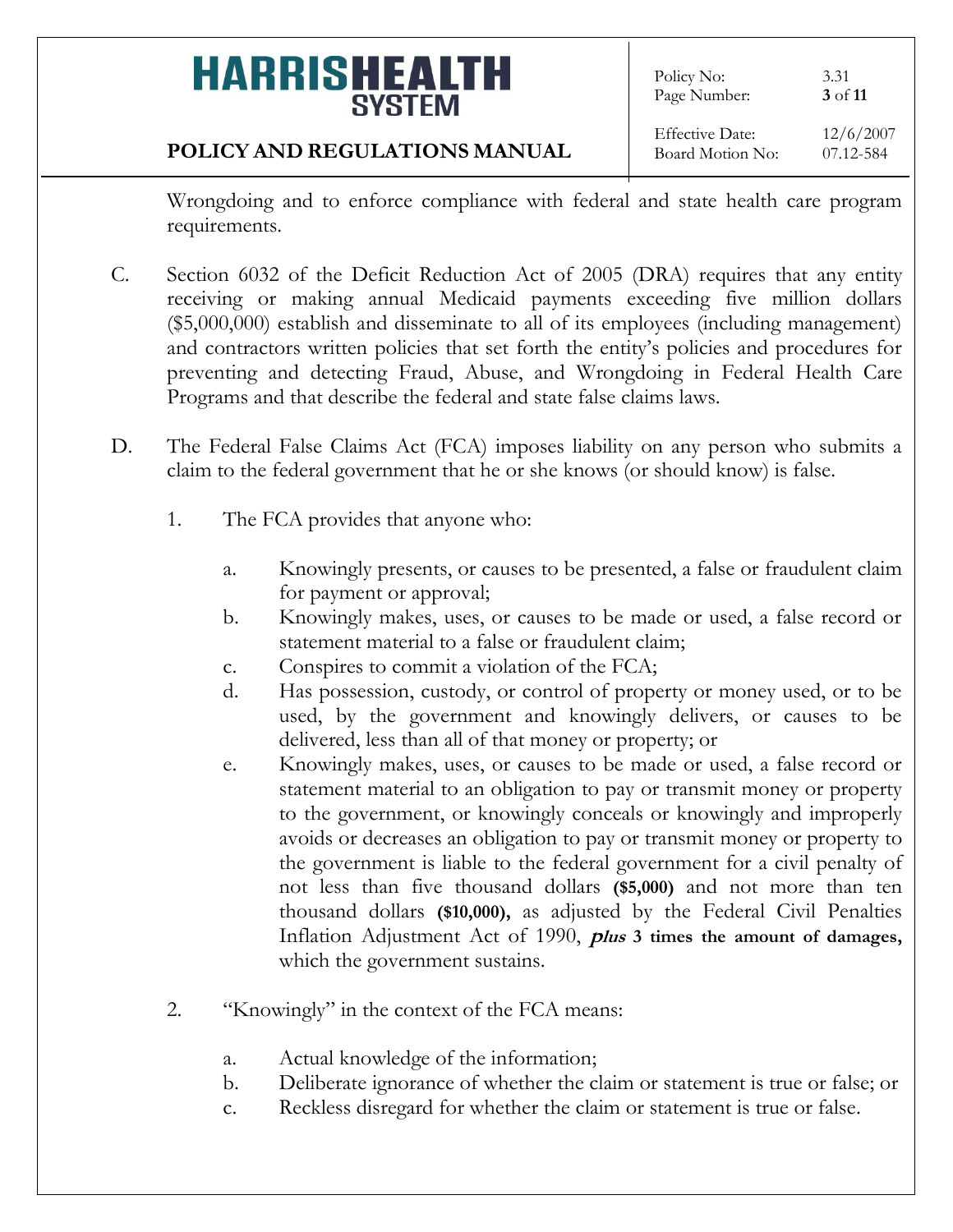#### **POLICY AND REGULATIONS MANUAL**

- Liability under the FCA requires no proof of specific intent to defraud.
- 3. The FCA also allows private parties to bring an action on behalf of the United States. These private parties, known as "*qui tam* relators," may share in a percentage of the proceeds from an FCA action or settlement.
- 4. The FCA provides protection to *qui tam* relators ("whistleblowers") who are discharged, demoted, suspended, threatened, harassed, or in any other manner discriminated against in the terms and conditions of their employment as a result of their furtherance of an action under the FCA.
- E. *The Texas Medicaid Fraud Prevention Act* (FPA) is substantially similar to the FCA. The actions that trigger civil and criminal penalties under the FPA are consistent with provisions of the FCA and include making a false statement or concealing information that affects the right to a Medicaid benefit or payment and conspiring to defraud the State by obtaining an unauthorized payment from the Medicaid program or its fiscal agent. In addition, under the FPA, a person may be liable if he presents a claim for payment under the Medicaid program for a product or service that was rendered by an unlicensed provider or that has not been approved by the patient's treating healthcare practitioner.
	- 1. The damages and penalties for violating the FPA may include:
		- a. Applicable monetary refunds to the State with interest;
		- b. Civil penalties of (a) not less than five thousand dollars **(\$5,000)** or more than fifteen thousand dollars **(\$15,000)** per violation if the unlawful act results in injury to an elderly person, a disabled person, or a person younger than eighteen (18) years of age or (b) not less than five thousand dollars **(\$5,000)** or more than ten thousand dollars **(\$10,000)** for each violation that does not result in injury to a person as described above, (c) **plus two (2) times the amount of the payment** or the value of benefit received.
	- 2. Like the FCA, the FPA has a provision that permits whistleblowers to bring an action on behalf of the State and receive a portion of the recovery if the case is successful. The private individual's share could be reduced or eliminated altogether, however, if the individual planned and initiated the activity upon which the lawsuit was based or if the individual is convicted of criminal conduct arising from his role in the illegal activity. Like the FCA, the FPA includes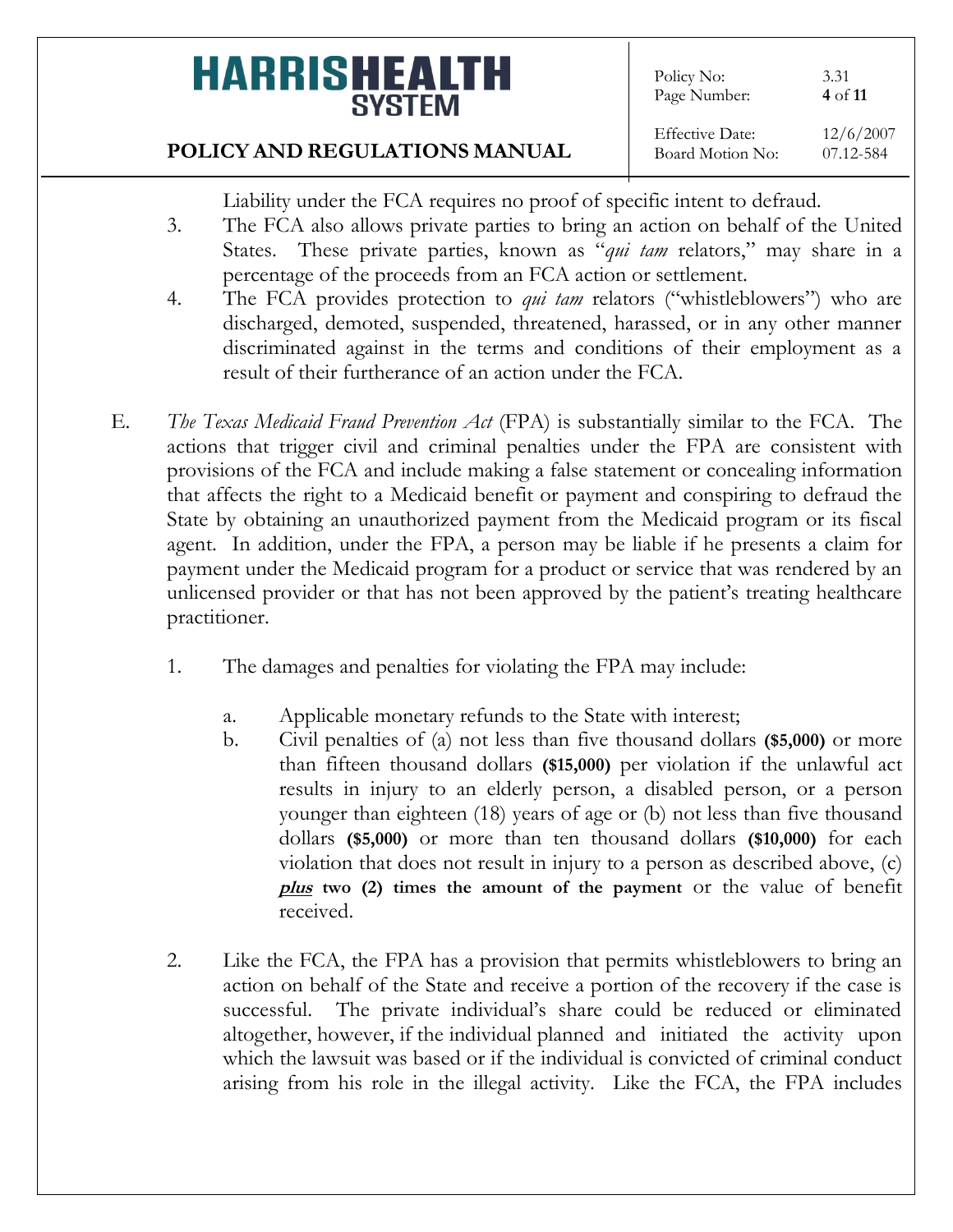Policy No: 3.31 Page Number: **5** of **11**

### **POLICY AND REGULATIONS MANUAL**

provisions to prevent employers from retaliating against employees for their involvement in FPA actions.

- F. The Fraud Enforcement and Recovery Act (FERA) was enacted in 2009 and expanded the FCA by:
	- 1. Extending liability under the FCA to indirect recipients of federal funds and to the retention of overpayments even where there is no false claim;
	- 2. Appropriating additional federal funding for anti-fraud enforcement;
	- 3. Including whistleblower protections; and
	- 4. Increasing the statute of limitations under the federal FCA so that the government can look back as far as fifteen (15) years.
- G. The Patient Protection and Affordable Care Act (PPACA) was enacted in 2010 and is also related to the federal government's efforts against Fraud, Abuse, and Wrongdoing and:
	- 1. Established that the failure to report and return an overpayment within sixty (60) days of identifying its existence can give rise to liability under the FCA;
	- 2. Increased criminal penalties for health care Fraud offenses involving more than one million dollars (\$1,000,000) in losses;
	- 3. Enhanced oversight of providers and suppliers participating in or enrolling in Medicare, Medicaid and CHIP through mandatory licensure checks;
	- 4. Added three hundred and fifty million dollars (\$350,000,000) in funding over the next ten (10) years to help fight health care Fraud;
	- 5. Provided for the sharing of data among federal agencies to help identify criminals and prevent Fraud;
	- 6. Required providers and suppliers establish plans detailing how they will follow the rules and prevent Fraud as a condition of enrollment in Medicare, Medicaid or CHIP; and
	- 7. Expanded Recovery Audit Contractors (RACs) to Medicaid, Medicare Advantage and Part D (the Medicare Drug Benefit Plan).
- H. Examples of Fraud, Abuse, or Wrongdoing include, but are not limited to:
	- 1. A provider who submits a claim to Medicare for payment of patient care items or services that he or she knows were not provided.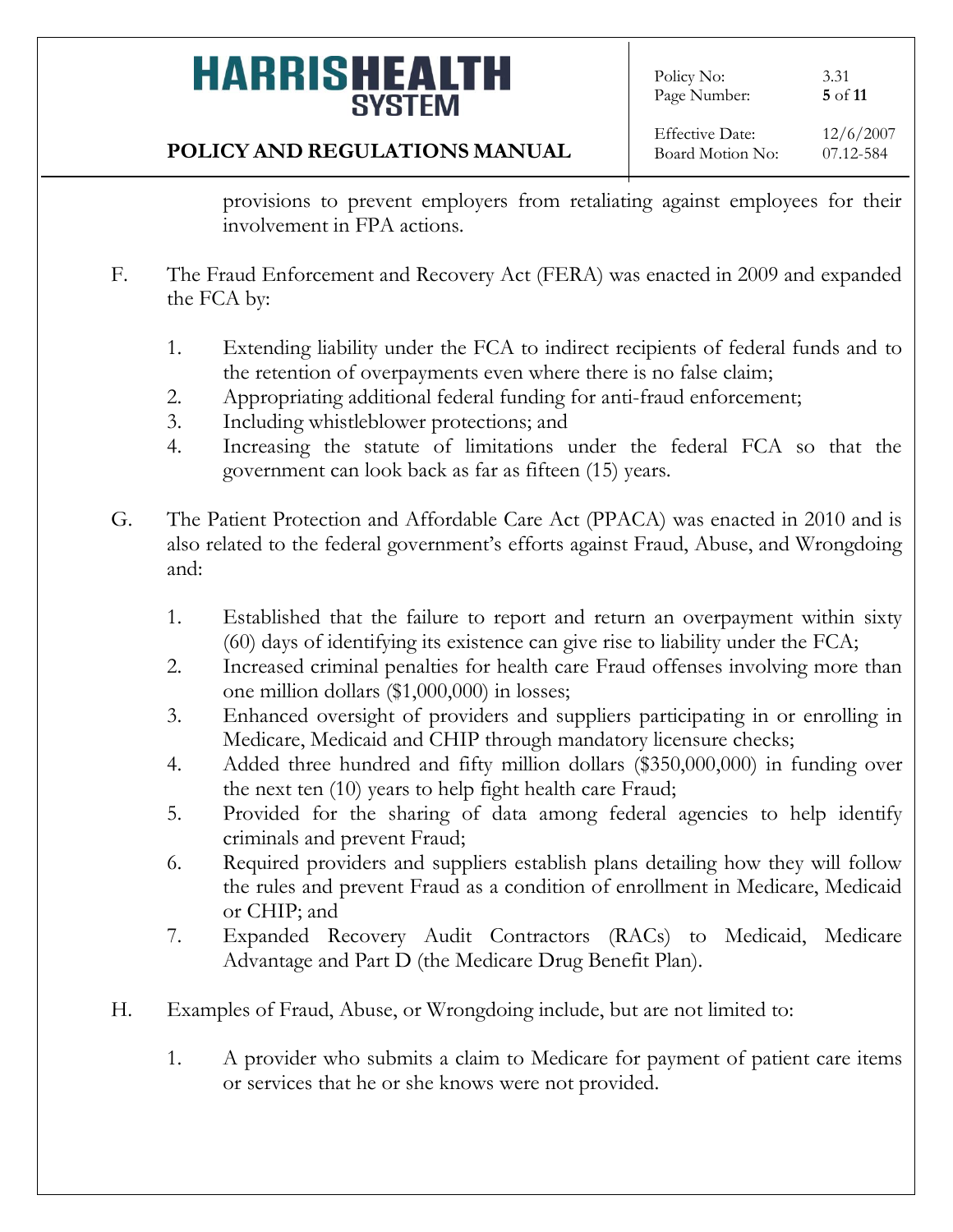Policy No: 3.31 Page Number: **6** of **11**

#### Effective Date: 12/6/2007 Board Motion No: 07.12-584

### **POLICY AND REGULATIONS MANUAL**

- 2. A hospital that disregards reports by hospital billing personnel that claims for services to Medicare or Medicaid are not supported by medical documentation and continues to submit the claims.
- 3. A provider who submits a claim to Medicare or Medicaid that is coded for services at a higher level than the services actually provided ("upcoding") or billing for portions of a procedure that have been identified as one single procedure ("unbundling").
- 4. Delivering health care services without a proper license.
- 5. Misrepresenting procedures or diagnoses in order to obtain payment for noncovered services.

### **III. RESPONSIBILITIES AND PREVENTION:**

- A. All Workforce members must conduct themselves in an ethical and legal manner as defined in the Harris Health Code of Conduct (Code).
- B. Workforce members have an affirmative duty to report potential or suspected incidents of Fraud, Abuse, and other Wrongdoing.
- C. The Senior Vice President of Corporate Compliance and Corporate Compliance Officer (CCO), in consultation with the Harris County Attorney's Office (County Attorney's Office), has responsibility for receiving and acting upon all information suggesting the existence of possible Fraud, Abuse, or Wrongdoing and for directing or transferring to appropriate departments all investigations arising from this information.
- D. Harris Health has implemented several policies and procedures supporting its efforts to prevent and detect violations of federal and state health care program requirements and Harris Health's own policies and procedures, including the following:
	- 1. *Code.*

Harris Health has implemented the Code as a foundation document for its Compliance Program that applies to everyone doing business with Harris Health. The Code is made available on the Internet and Intranet. All Workforce members must abide by the Code.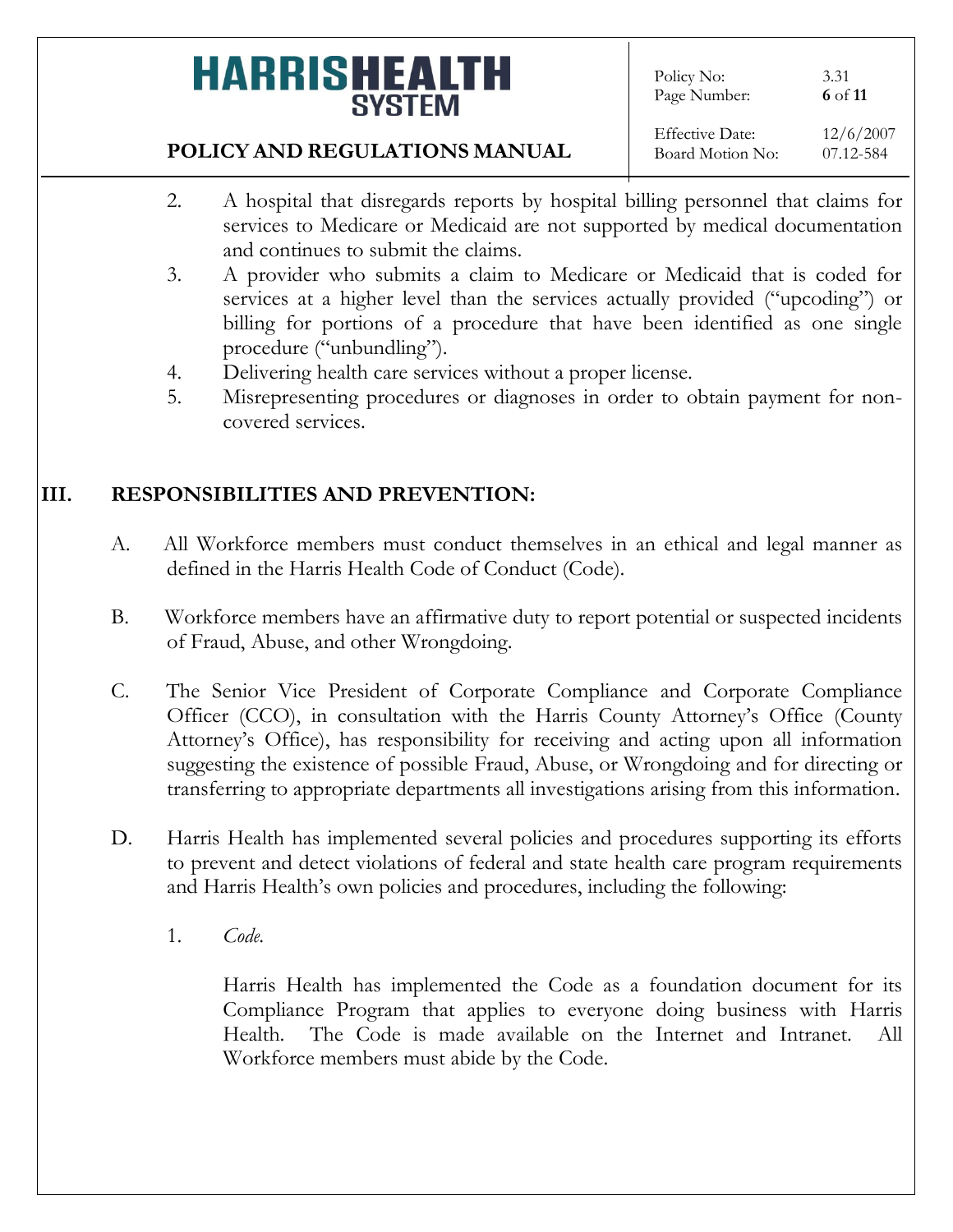Policy No: 3.31 Page Number: **7** of **11**

Effective Date: 12/6/2007 Board Motion No: 07.12-584

### 2. *Open Door Policy and Affirmative Duty to Report.*

Harris Health has an open door policy that encourages employees, contractors, and agents to report problems, concerns, and perceived violations. All Workforce members are responsible for reporting potential or suspected incidents of Fraud, Abuse or other Wrongdoing. Employees, contractors and agents are encouraged to discuss questions or concerns with their direct supervisor, contact a member of the Harris Health management team, call the CCO directly, or call the Compliance Hotline. Harris Health employees may also contact the County Attorney's Office or Human Resources. The affirmative duty to report suspected violations of law, the Code, or compliance policies is addressed further in the Code.

### 3. *Harris Health Compliance Hotline.*

Harris Health has established a confidential telephone hotline for reporting Fraud, Abuse, or Wrongdoing. The Compliance Hotline is a toll-free telephone number and is available to all Workforce members twenty-four (24) hours a day by calling **1-800-500-0333**. Workforce members are encouraged to use the Compliance Hotline. Callers to the Compliance Hotline may remain anonymous or may request their information be kept confidential. In addition, a post office box is available for reporting concerns to the Office of Corporate Compliance (Compliance Office) P.O. Box 300033, Houston, Texas 77054.

### 4. *Non-Retaliation Policy*.

Harris Health will ensure its Workforce members who report problems and concerns in good faith are protected from retaliation and retribution. It is Harris Health's policy that no disciplinary action or retaliation be taken against anyone reporting a perceived issue, problem, concern, or violation to management, Human Resources, the Compliance Office, the County Attorney's Office, Harris Health's accrediting organization, a federal or State regulatory body or the Compliance Hotline "in good faith" or acting as a whistleblower pursuant to the FCA, the FPA, or other applicable law. Any form of retaliation against anyone reporting Fraud, Abuse, or Wrongdoing in good faith or cooperating with an investigation regarding a potential compliance issue is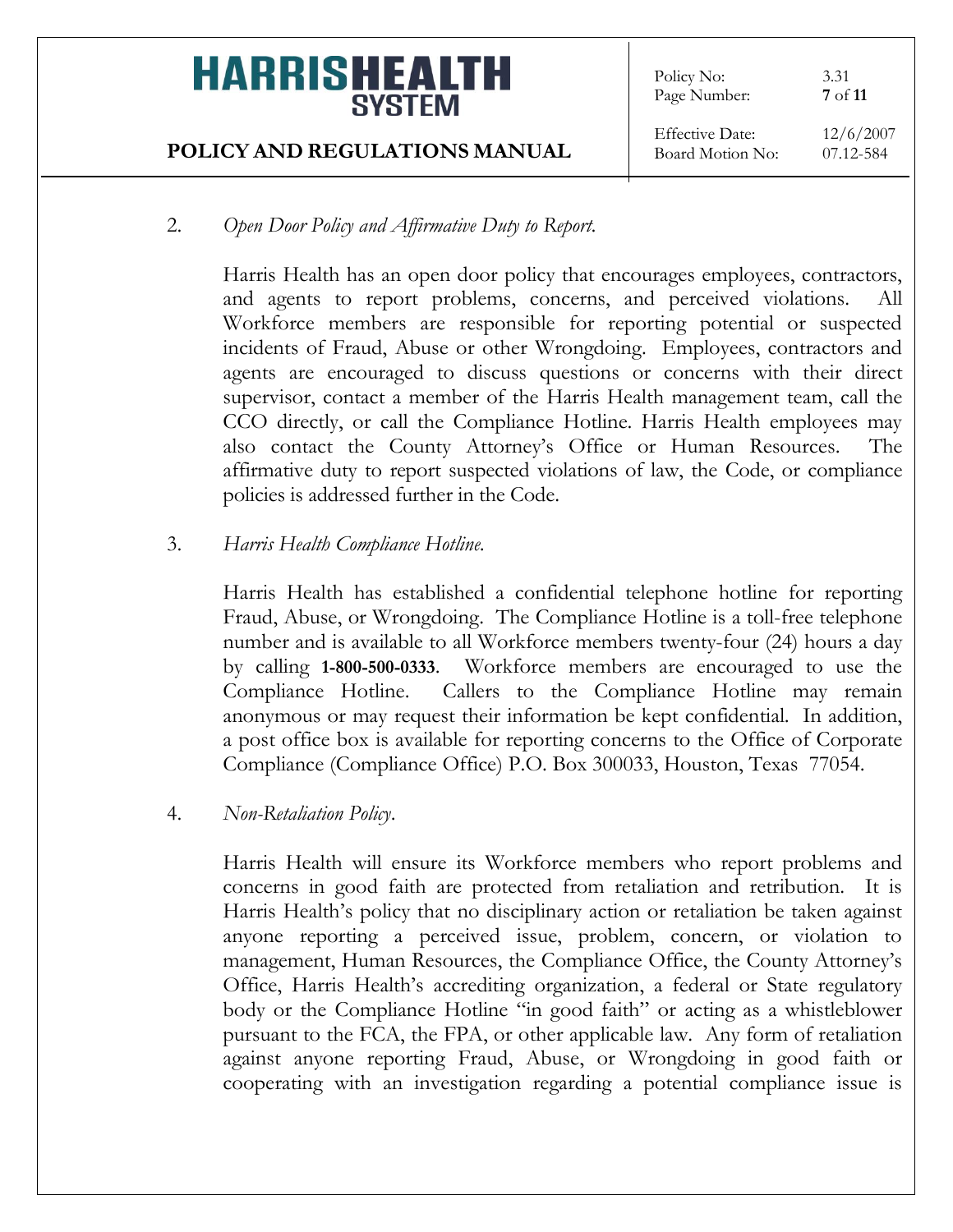Policy No: 3.31 Page Number: **8** of **11**

#### **POLICY AND REGULATIONS MANUAL**

Effective Date: 12/6/2007 Board Motion No: 07.12-584

strictly prohibited and will result in disciplinary action up to and including termination.

5. *Responding to Complaints and Allegations*.

Upon receipt of a report or notice of suspected noncompliance with any criminal, civil, or administrative law, the CCO will conduct an "Initial Inquiry" into the alleged noncompliance. If Fraud, Abuse or Wrongdoing is suspected, the CCO, in conjunction with the appropriate supervisor or manager, will consult with the County Attorney's Office prior to directly confronting an individual related to an alleged Fraud, Abuse or violation of other applicable law. If the Initial Inquiry indicates that there is sufficient evidence of possible Fraud, Abuse or noncompliance, an investigation will be conducted in accordance with Harris Health policies and procedures. Upon completion of an investigation, corrective action measures will be implemented to prevent similar problems from occurring in the future. Additional information on the conduct of investigations is included in Harris Health's Office of Corporate Compliance and Legal Counsel Protocols and Procedures Policy and Office of Corporate Compliance Coordination with Human Resources Policy.

### 6. *Enforcement and Discipline.*

Harris Health will take appropriate and consistent disciplinary and enforcement action (*i.e.*, corrective action plans, employment discipline up to and including termination, or contract termination) against Workforce members whose conduct is not in compliance with Harris Health's compliance policies, the Code, or any federal or state law or regulation.

7. *Training and Education.*

The development and implementation of regular, effective education and training programs for Workforce members is an integral part of the Compliance Program. Additional information about the Harris Health compliance and training program is included in the Compliance Education and Training Policy.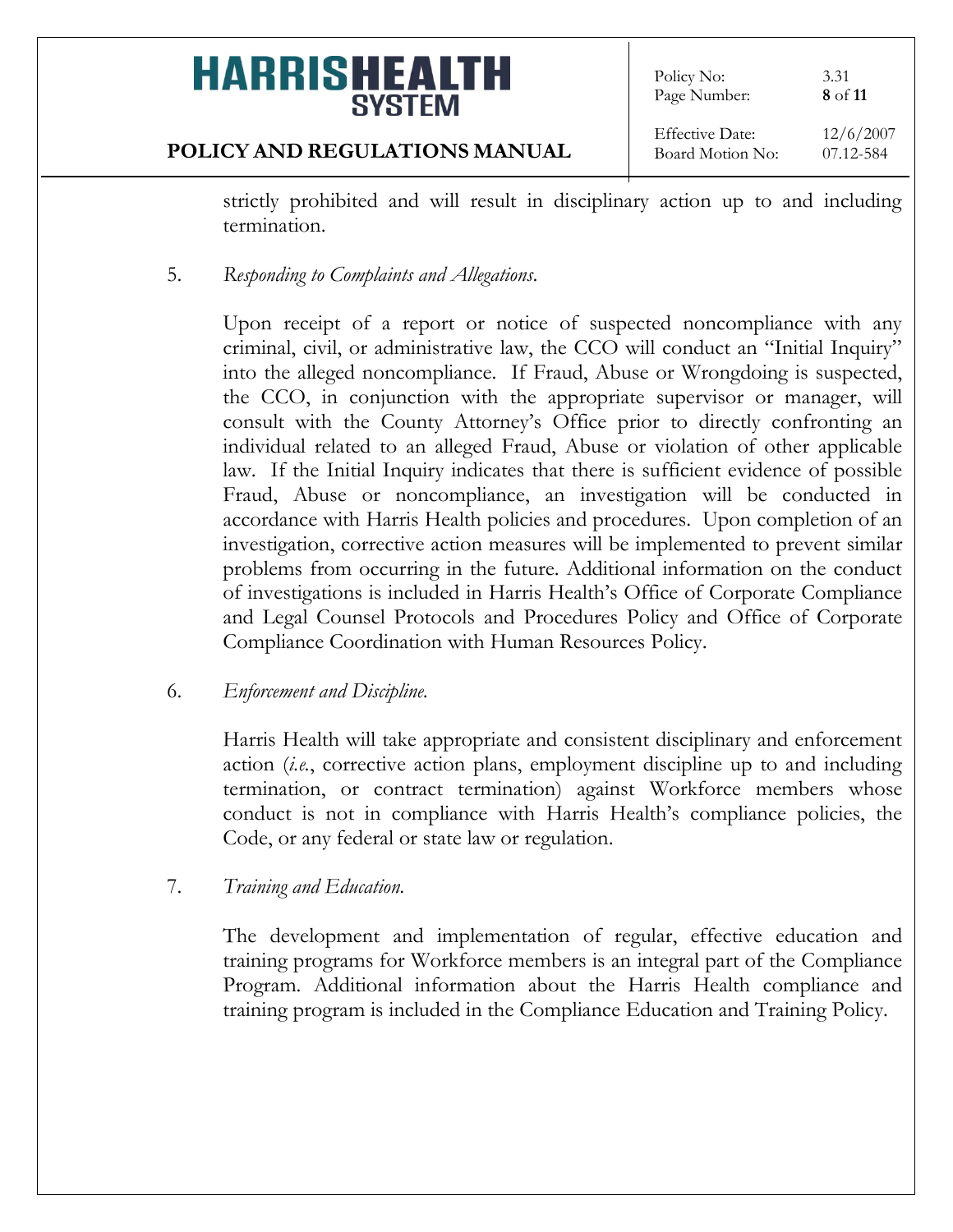# **HARRISHEALTH**

Policy No: 3.31<br>Page Number: 9 of 11 Page Number:

#### **POLICY AND REGULATIONS MANUAL**

Effective Date: 12/6/2007 Board Motion No: 07.12-584

#### 8. *Cooperation with Investigations.*

All Workforce members must cooperate with Compliance Office investigations and federal and state agencies that conduct investigations of Fraud, Abuse or Wrongdoing.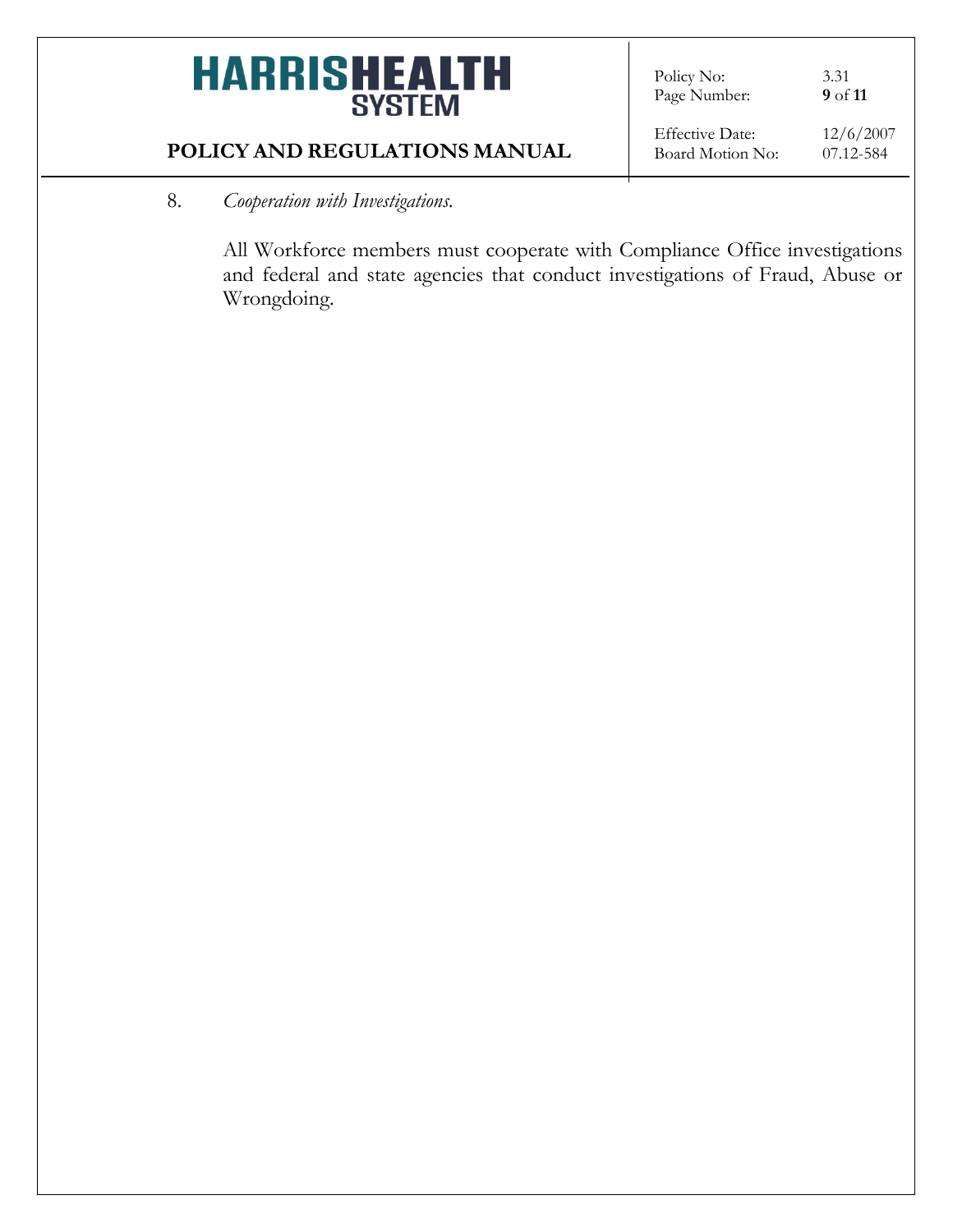Policy No: 3.31 Page Number: **10** of **11**

### **POLICY AND REGULATIONS MANUAL**

### **REFERENCES/BIBLIOGRAPHY:**

Harris Health System Code of Conduct

Harris Health System Policy and Procedures 3.36, Compliance Hotline

Harris Health System Policy and Procedures 3.37 Corporate Compliance Department and Legal Counsel Protocols

Harris Health System Policy and Procedures 3.34 Corporate Compliance Department Coordination with Human Resources

Harris Health System Policy and Procedures 3.58 Non-Retaliation for Reporting Fraud, Abuse, or Wrongdoing

28 U.S.C. § 2461, *Mode of Recovery*

31 U.S.C., Chapter 37, as amended, *Claims* 

31 U.S.C. Chapter 38, *Administrative Remedies for False Claim and Statements*

42 C.F.R. Part 1003, *Civil Money Penalties, Assessments and Exclusions*

45 C.F.R. Part 79, *Program Fraud Civil Remedies*

TEX. HUMAN RES. CODE, Chapter 36, *Medicaid Fraud Prevention*

1 T.A.C. Chapter 371, *Medicaid and Other Health and Human Services Fraud and Abuse Program Integrity*

Patient Protection and Affordable Care Act, Pub. L. No. 111-148 (2010)

Fraud Enforcement and Recovery Act of 2009, Pub. L. No. 111-21 (2009)

### **OFFICE OF PRIMARY RESPONSIBILITY:**

Harris Health System Office of Corporate Compliance